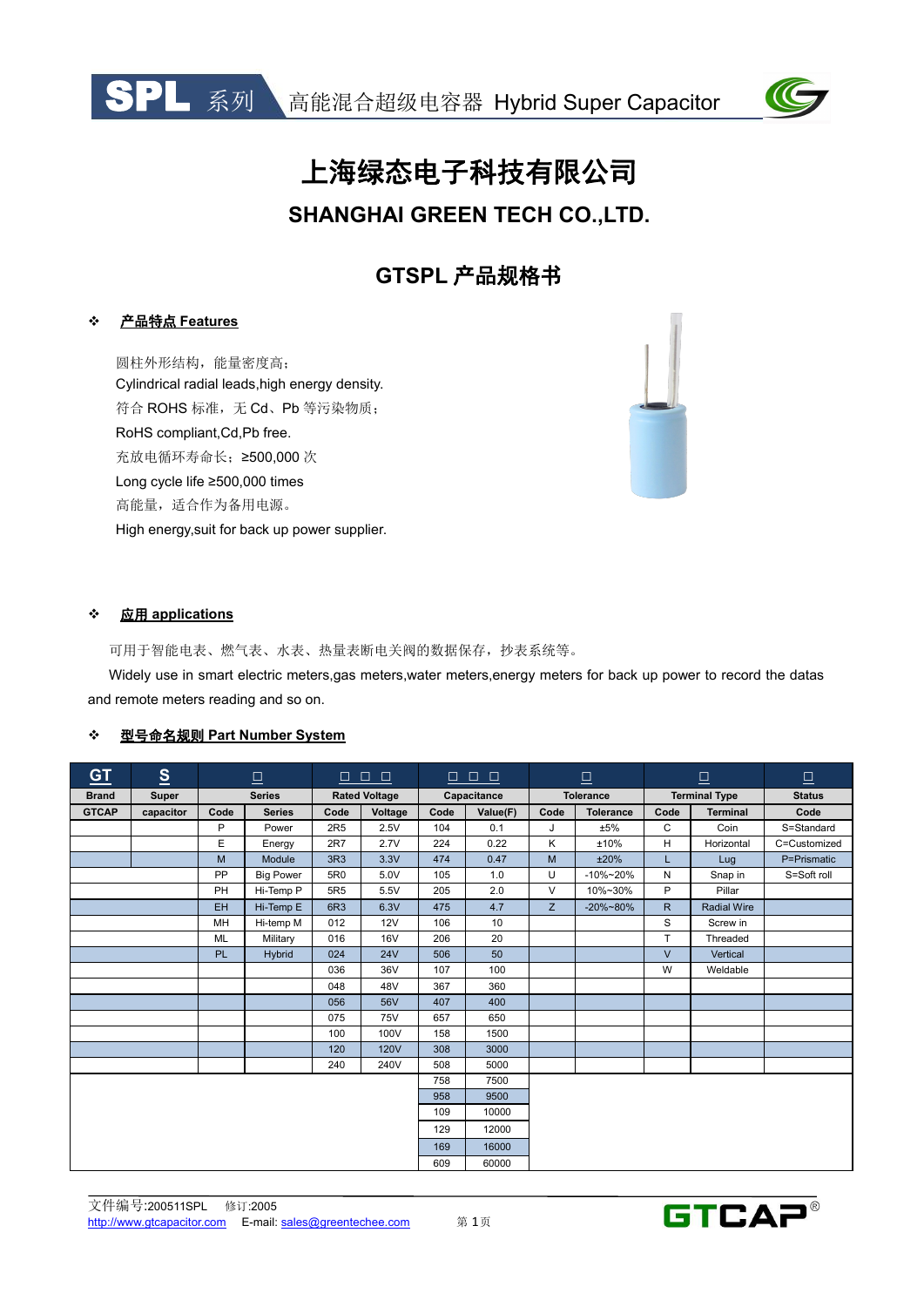



## 产品性能 **specifications**

| No.              | 产品型号<br>Part Number                       | GTSPL-3R8-106MR                   |
|------------------|-------------------------------------------|-----------------------------------|
| $\mathbf 1$      | 额定电压<br><b>Rated Voltage</b>              | 3.8V                              |
| $\overline{2}$   | 最低工作电压<br>Min. Operating Voltage          | 2.5V                              |
| $\overline{3}$   | 浪涌电压<br>Surge Voltage                     | 4.2V                              |
| $\overline{4}$   | 标称容量<br><b>Rated Capacitance</b>          | 10F                               |
| 5                | 容量允许公差<br>Capacitance Tolerance           | ±20%                              |
| 6                | 最大交流内阻<br>Max. ESR/AC @1KHz               | $400 \text{m}\Omega$              |
| $\overline{7}$   | 最大直流内阻<br>Max. ESR/DC                     | 800m $\Omega$                     |
| 8                | 额定充电电流<br>Rated Charge-discharge Current  | 0.075A                            |
| $\boldsymbol{9}$ | 最大充电电流<br>Max.Charge-discharge Current<5s | 0.5A                              |
| 10               | 自放电电流 3个月<br>Self-discharge 3 months      | $\leq 0.65\mu A$                  |
| 11               | 最大漏电流<br>Max. Leakage Current 72hrs       | $\leq 2 \mu A$                    |
| 12               | 工作温度<br><b>Operating Temperature</b>      | $-40^{\circ}$ C ~+65 $^{\circ}$ C |
| 13               | 推荐存储温度<br>Recommend Storage Temperature   | 10°C~+55°C                        |
| 14               | 循环寿命<br>Cycle Life                        | >500,000 times                    |
| 15               | 重量<br>Weight                              | 0.8g                              |